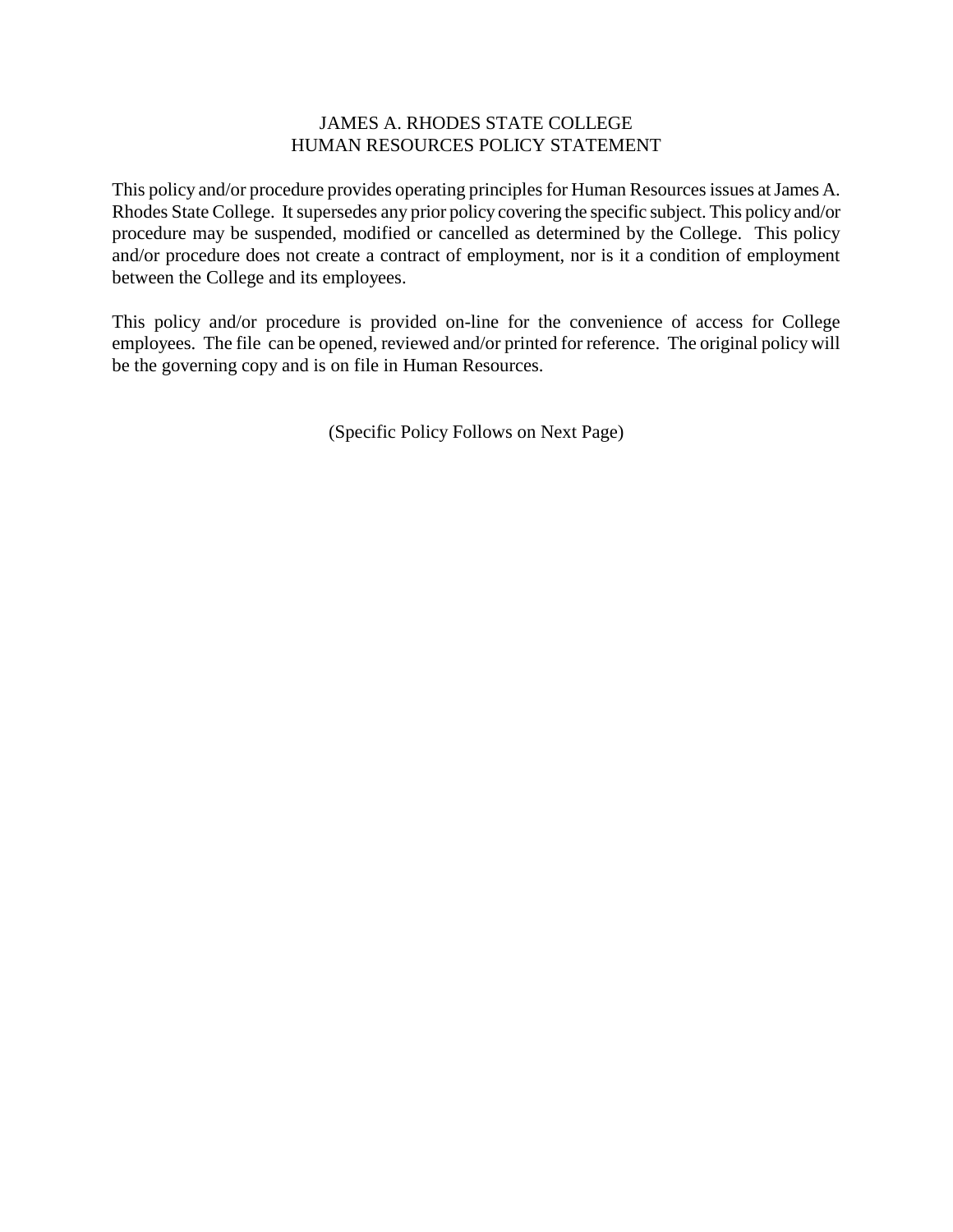### MILITARY LEAVE/REEMPLOYMENT RIGHTS Policy 6.7.5

BOT 6-18-96 Revised BOT 1-15-13

#### Applies to: Faculty and Staff

**Policy** 

The College provides military leave benefits and reemployment rights to all eligible regular faculty and staff at any full time equivalency (FTE) in accordance with state and federal law.

Policy Guidelines

- A. Eligible faculty and staff who are members of the U.S. Armed Services, including the Coast Guard, the Ohio organized militia, the commissioned corps of the Public Health Service, the National Guard (when engaged in active duty for training, inactive duty for training, or full-time National Guard duty), and any other category of persons designated by the President of the United States in time of war or emergency are entitled to a military leave of absence with pay for a period or periods not to exceed thirty-one days per calendar year for each calendar year in which the eligible faculty or staff member is performing service in the uniformed services, and without pay for up to a maximum of five years (unless special orders are issued by the President of the United States or the United States Department of Defense). This leave does not affect vacation or sick leave accrual. Military leave is granted for voluntary, involuntary and mandatory service. Pay and benefits vary depending on whether the service is a result of a regular call-up or a call-up due to Presidential, Gubernatorial or Congressional order.
- B. An employee who requests a military leave of absence must provide reasonable advance written notice of such active military service to the College. Such advance notice is not required when it is precluded by military necessity or the giving of such notice is otherwise impossible or unreasonable. The employee is required to submit to his/her supervisor two copies of military orders or other statement in writing from the appropriate authorities as evidence of call to training or duty. One copy of all such orders is to be forwarded to Human Resources along with the Absence From Duty Form (faculty, administrative, and professional/technical staff) or Time Adjustment Form (support staff).
- C. Military Leave Due to Regular Call-Up
	- 1. Regular call-up for one month or less

a. For military call-ups of one month or less, individuals are entitled to receive leave with pay for up to 22 days or 176 hours for each calendar year in which the eligible individual is performing service in the uniformed services.

b. Medical, dental, vision and retirement benefits are continued for the individual and covered dependents as if the individual was not on leave.

2. Regular call-up exceeding one month

a. For military call-ups that exceed one month, individuals are entitled to receive leave without pay for up to a maximum of five years.

b. Individuals on active duty may elect to use the military health care system or may continue existing College medical, dental and vision coverage for the duration of the call-up period. The cost of coverage will remain the same as if the individual were not on leave. Upon return from military leave, individuals are entitled to reenroll in College health benefits without any waiting period.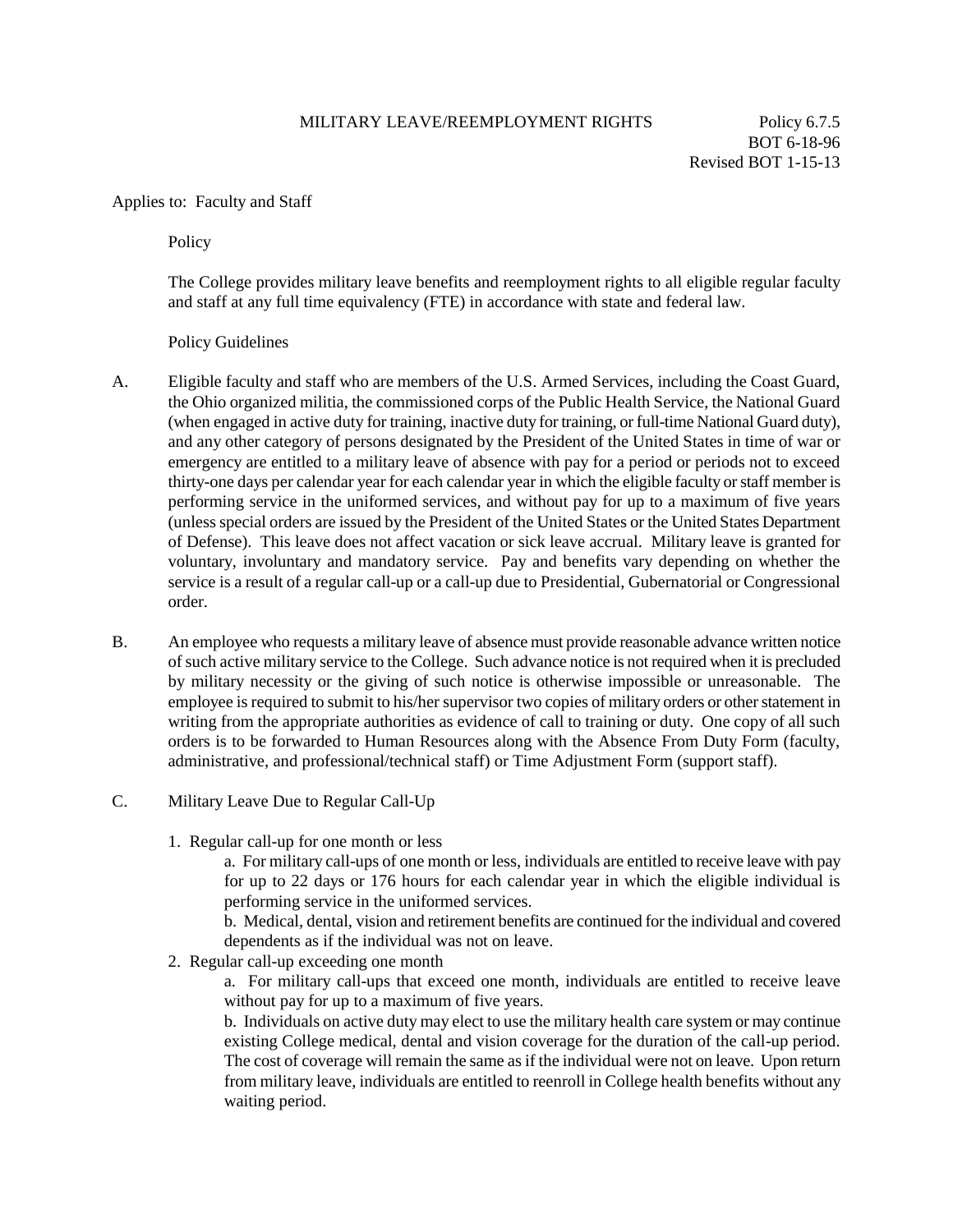Retirement contributions to state systems are not required during the period of military leave. Individuals may purchase military service time in accordance with the rules of their respective public retirement systems (OPERS, STRS). Purchasing military service time is not available for Alternative Retirement Plan (ARP) participants.

- D. Military Leave Due to Presidential, Gubernatorial or Congressional Order
	- 1. For call-ups of one month or less, pay and benefit entitlements are the same as for a regular call-up. See Section C.1.
	- 2. For call-ups that exceed one month

a. The College will provide the individual a monthly pay differential equal to the difference between the current gross monthly wage or salary and the sum of the gross military pay and allowances, or \$500, whichever is less. However, the individual shall receive no payments if the sum of the individual's gross uniformed pay and allowances received in a pay period exceeds the individual's gross wage or salary as an employee for that period or if the individual is receiving pay under section D.1.

b. Individuals on active duty may elect to use the military health care system or may continue existing College medical, dental and vision coverage for the duration of the call-up period. The cost of coverage will remain the same as if the individual were not on leave. Upon return from military leave, individuals are entitled to reenroll in College health benefits without any waiting period.

c. Retirement contributions are the same as stated in Section C.

## E. Reemployment Rights

1. The intent of the Uniformed Services Employment and Reemployment Rights Act of 1994 is to encourage non-career military service by eliminating or minimizing the disadvantages to civilian careers and employment that occur as a result of military call-ups. The thrust of the law is to restore the individual to the previous employment position with all seniority, status, pay, and benefits that would have accrued if the individual had not left for military service.

2. To be eligible for reemployment rights, individuals must not have been issued a discharge under dishonorable conditions, or bad conduct, or as otherwise set forth in 10 U.S.C. § 1161.

3. Discrimination or retaliation for participation is prohibited, whether an individual volunteers or is ordered to active military service.

4. An individual's right to reemployment includes restoration of the benefits that were elected by the employee and his or her dependents at the time military service began, as well as to benefits that began during the leave for which the individual would reasonably have become eligible. For example, if vacation accrual increases from two weeks to three weeks upon completion of five years of service, then a person who works for two years, serves two years on active duty, and then returns, would be entitled to three weeks of vacation one year after reemployment.

5. The College is not required to reemploy a person after military leave if:

a. The College's circumstances have so changed as to make reemployment impossible or unreasonable;

b. Such reemployment would impose an undue hardship upon the College; or

c. The employment from which the person leaves to serve in the uniformed services is for a brief, nonrecurring period.